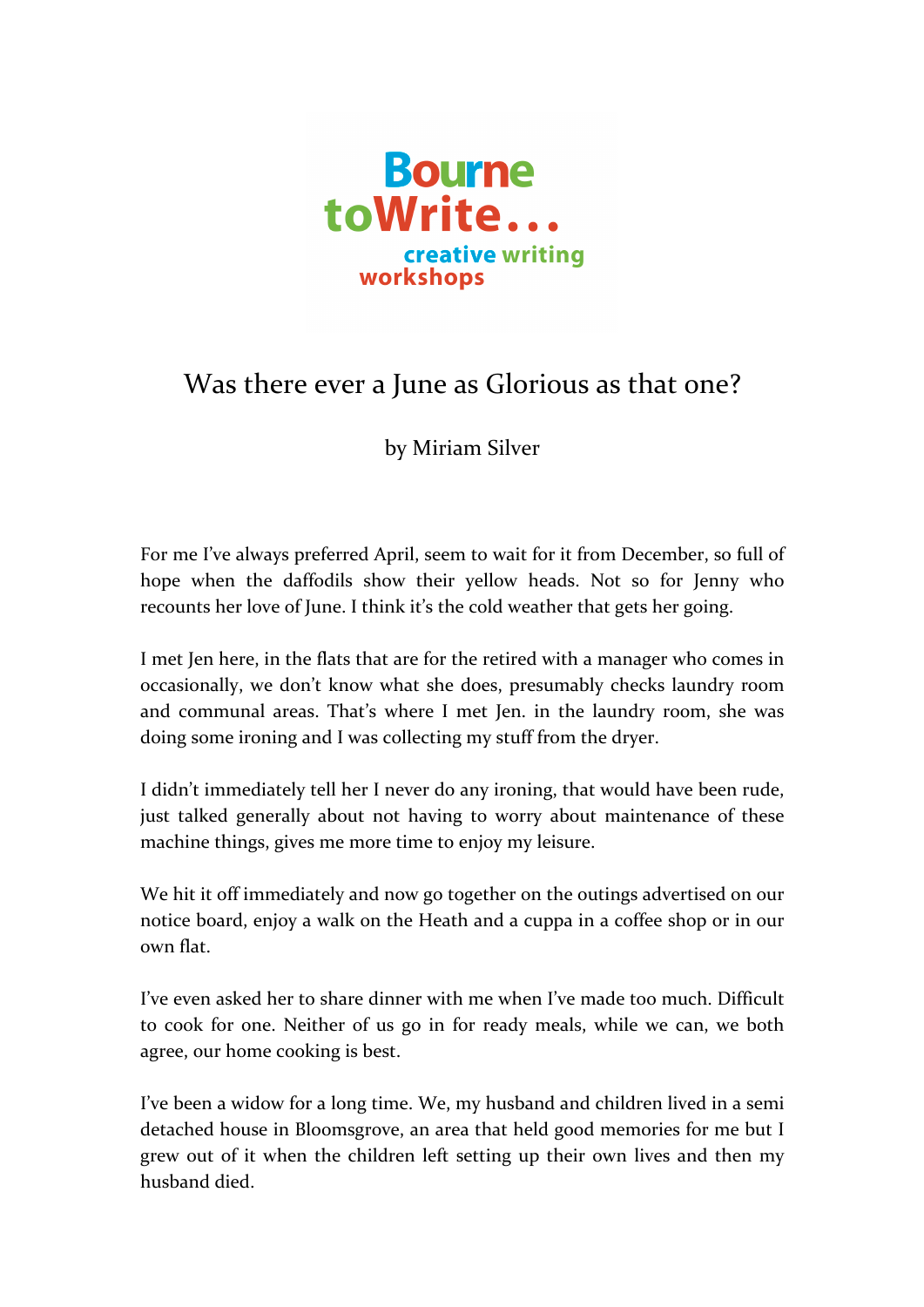Jen. became a widow five years ago, they had no children. The decision to sell and move away from everything familiar took time to take. We had that in common too, she'd outgrown her marital home.

One day, on the notice board appeared an offer and full description of a week's holiday, by coach to the Lake District.

"That sounds worth doing," I said as made her coffee.

"I agree - would love to get up there again."

Leaving it a that until a notice informed us places were filling up, time to decide, the length of the coach journey was a bit off putting, but Jen said she'd entertain me, not to worry.

"You do realise we'll have to be ready to leave by  $5.30$  am," I warned.

"I don't sleep late like you!" she snorted, "anyway I've a lovely story to tell about the Lake District."

"Are you going to tell me, should we book?" I asked a bit impatiently.

"Maybe I'll tell you on the journey," was all she would say somewhat mysteriously.

Of course we both have stories to tell, after all we were once enterprising members of society, keeping home and jobs going, in the days husbands didn't really think it was their job to do what they considered, 'womens' work!

"Never been out of the country", I confided, "used to have two weeks by the sea, stayed in guest houses, better than nothing I suppose."

My friend's response was, "we will explore one day, meanwhile, let's sign up for the Lake District."

I didn't need any more encouragement.

Jan's reminiscing helped to pass the time on a long journey, telling me about her family holidays walking in the Lake District where they regularly stayed or camped.